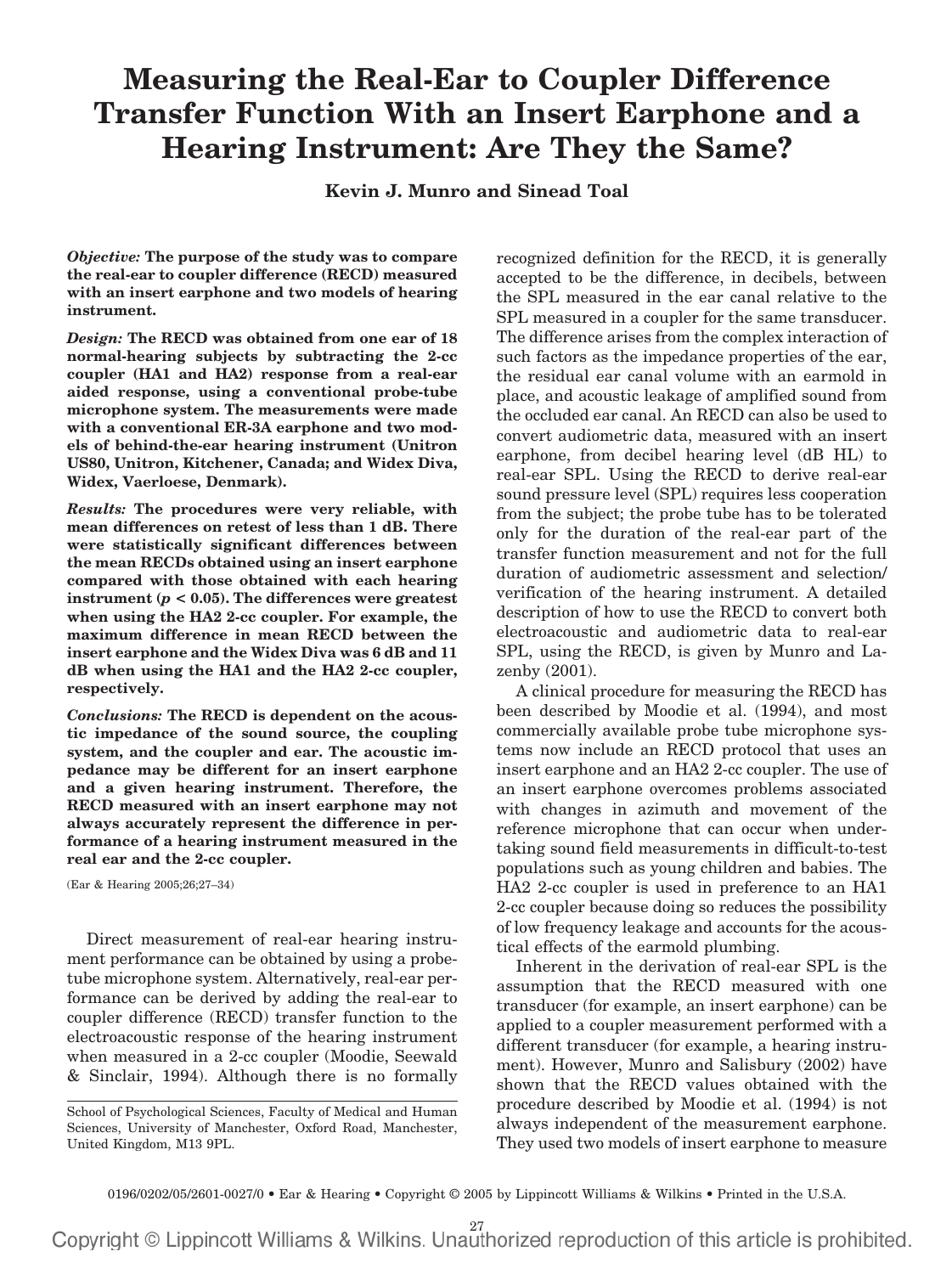the RECD from one ear of 18 normal adult subjects. Three earmold configurations were used in the study: (1) a foam ear-tip; (2) a personal earmold with the same length of acoustic tubing as the foam ear-tip (25 mm); and (3) the same personal earmold with the appropriate length of tubing for a behindthe ear (BTE) fitting (approximately 45 mm). The results showed that there was a significant difference in RECDs measured with the two earphones. The maximum difference was 3 dB at 1.5 kHz when using the foam ear-tip and the earmold with 25 mm tubing; however, this increased to 9 dB at 1.5 kHz when the tubing was lengthened to approximately 45 mm. It is possible that differences may have been even larger if measurements had been made at intermediate frequencies. The explanation for the difference is discussed in detail by Munro and Salisbury (2002) and is thought to relate to the interaction between the acoustic impedance of the source (the earphone) and the coupling system (the ear or the 2-cc coupler). It is possible that the difference obtained with the two measurement earphones would have been smaller if an HA1 coupler had been used, since the earmold coupling would be the same for both the coupler and real-ear component and the effect of earmold tubing would cancel in the resulting RECD.

Two studies have derived accurate predictions of real-ear hearing instrument performance when using an RECD measured with an ER-3A earphone (Munro & Hatton, 2000; Seewald, Moodie, & Sinclair, 1999). This suggests that the RECD obtained with the ER-3A earphone is similar to the RECD that would have been obtained if the subject's hearing instrument had been used for the measurement. However, Munro and Hatton used a single model of hearing instrument (and Seewald et al. did not report the models used in their study). Additionally, both of these studies reported data at a limited number of frequencies (Munro & Hatton, 10 frequencies; Seewald et al., five frequencies). It is possible that differences may have occurred with different models of hearing instrument or/and at intermediate frequencies. No study has systematically compared the mean RECD measured with the ER-3A earphone and a hearing instrument.

The aim of the present study was to measure the RECD obtained with examples of hearing instruments and to compare these to the conventional ER-3A earphone RECD. This extends previous studies in three ways: (1) the insert earphone RECD was compared directly with the RECD measured with hearing instruments; (2) data were collected in both the HA1 and HA2 2-cc coupler to determine if the differences are smaller when using the HA1 coupler; and (3) data were collected at 1/12 octave intervals

from 0.2 to 6 kHz to determine the extent of any differences at intermediate frequencies nor previously reported.

#### **METHODS**

#### **Subjects**

Eighteen subjects (6 men, 12 women) with normal hearing, having a mean age of 35 yr (range, 22–55 yr), were recruited to the study. A minimum of 16 subjects was required for the study to have a statistical power in excess of 80% (to show a mean difference in paired data of 3 dB  $[SD = 4]$ ) at a two-tailed significance level of 0.05, using the Student *t*-test). Subjects were required to demonstrate normal middle ear function on tympanometry (middle ear pressure  $+$  50 to  $-50$  daPa, middle ear compliance  $+$  0.3 to  $+$  1.5 ml with a probe tone frequency of 226 Hz). All subjects had a personal unvented acrylic shell earmold; the internal diameter of the acoustic tubing was 2 mm, and the tubing length was held constant at 45 mm across all subjects. Measurements were made from one ear of each subject: Equal numbers of right and left ears were tested.

## **Procedures**

All measurements were made in a sound-treated room. The acoustic signal was delivered to the ear and coupler using the ER-3A when measuring an insert earphone RECD and via a sound field loudspeaker when measuring a hearing instrument RECD. All real-ear measurements were made using the personal earmolds and with the probe tube inserted to a constant depth from the intertragal notch of 31 mm for male subjects and 28 mm for female subjects (Moodie et al., 1994). This insertion depth means that it is likely that the probe tube is within 5 to 6 mm of the tympanic membrane, since the length of the average adult ear canal is 24 to 25 mm (Zemplenyi, Gilman & Dirks, 1985) and the typical distance from the ear canal opening to the tragus is 10 mm. The important point is that the probe tube was in the same position for all measurements.

The Audioscan RM500 real-ear system was used for all measurements. The calibration of the coupler microphone and the probe module was checked at the beginning and at various intervals throughout the study, following the instructions supplied in the user guide. The coupler microphone was calibrated at the start of each test session. A new probe tube was used for each subject and this was calibrated before use. The order of RECD conditions was balanced across subjects. Each real-ear response was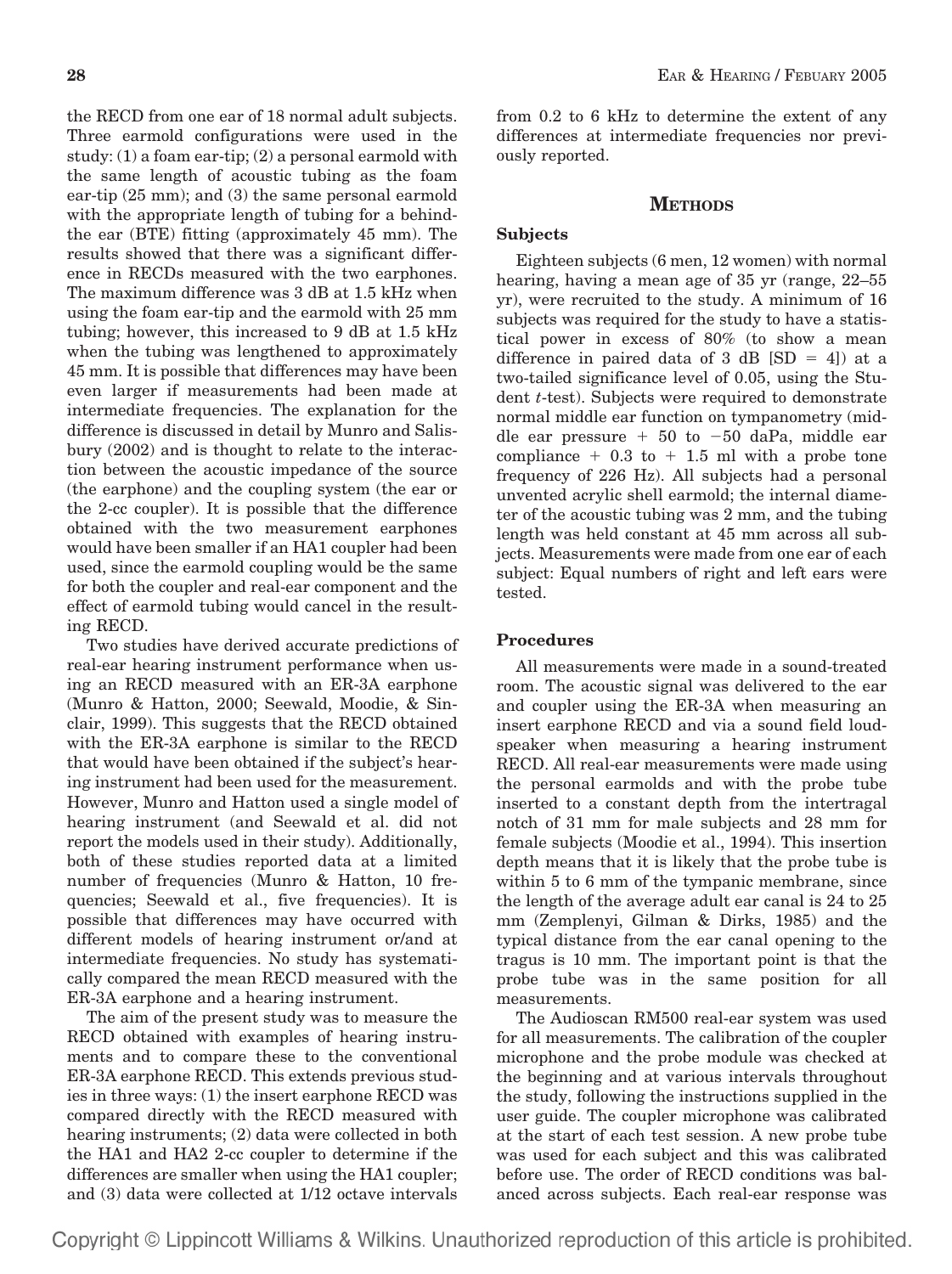

**Fig. 1. Acoustic impedance of the Unitron US80, Widex Diva, and ER3 earphone compared with a 1 cc cavity.**

measured twice (with the probe tube and earmold being completely removed and reinserted between measurements) to investigate test-retest reliability.

Two hearing instruments were selected on the basis of different acoustic impedance values. The equipment used to measure the acoustic impedance of the hearing instruments was developed by Phonak AG (Stirnemann, Reference Note 2). This equipment consists of a conventional hearing instrument receiver and microphone in combination with a standard PC sound card. It works in real time, using MATLAB technical programming software. The two BTE hearing instruments used in the study were the Unitron US80 and the Widex Diva. These hearing instruments were used with the ear hook as supplied by the U.K. distributor (the details of which were not recorded). Figure 1 shows the acoustic impedance of these hearing instruments and the ER-3A earphone compared with a cavity of 1 cc (typical of an occluded human ear canal). Between 1 and 2 kHz, the acoustic impedance of the two hearing instruments differ by more than a factor of 10. The impedance of the 1 cc cavity is matched by the Unitron US80 at 0.8 kHz, whereas it is not matched by the Widex Diva until 1.1 kHz. On the other hand, the acoustic impedance of the ER-3A earphone is higher and somewhat smoother than the two hearing instruments.\* For this reason, the RECD measurement is less sensitive to the impedance of the ER3 earphone.

The Unitron US80 is a medium- to high-power, linear hearing instrument. It was set to give approximately 20 dB gain at mid-frequencies in the HA2



**Fig. 2. Normal configuration of the HA1 2-cc coupler with a behind-the-ear hearing instrument is shown in the left panel. Adaptor used in the present study is shown in the right panel. Dimensions of the acoustic tubing used with the adaptor were identical to that used in the personal earmolds.**

2-cc coupler. The gain control was fixed with tape for the duration of the study. The Widex Diva is a nonlinear digital hearing instrument. It was also set to give approximately 20 dB gain at mid-frequencies in the HA2 2-cc coupler (the gain was reduced for low input levels and increased for high input levels to give a linear response). Feedback cancelling, adaptive directional microphone beam forming, and noise reduction were disabled for the duration of the study.

#### **Insert Earphone RECD**

The insert earphone was attached to the Audioscan RM500 via the auxiliary loudspeaker socket, using a 3.5-mm male stereo jack to  $\frac{1}{4}$ -inch female stereo jack adaptor. A pure-tone swept signal was measured in the 2-cc coupler and then in the subjects' ear canal.† When making the coupler measurement, the nipple of the insert earphone was attached to the tube of the HA2 coupler. When using the HA1 coupler, the nipple of the earphone tube was attached to 45 mm of earmold tubing. This was the same length of tubing that was used in all of the personal earmolds. The tip of the tubing was held flush to the entrance of the coupler by inserting it into a small metal ring that had been specially made for the study (see Fig. 2). This was used in preference to the personal earmolds, since it should reduce the risk of low frequency leaks that can occur when attaching an earmold to the HA1 coupler. Since the tubing length was identical to that used in the earmolds, the coupler measurements should be equivalent. The data were extracted from the Audioscan RM500, using Audioscan Xdata-32 software at 1/12 octave intervals from 0.2 to 6 kHz. The RECD was then calculated by subtracting the coupler val-

<sup>\*</sup>The acoustic impedance of the ER3 earphone decreases at low frequencies due to a poor acoustic seal.

<sup>†</sup>We did not use the standard RECD protocol on the Audioscan RM500 because we wanted to investigate the validity of the RECD concept and not a particular manufacturers RECD protocol.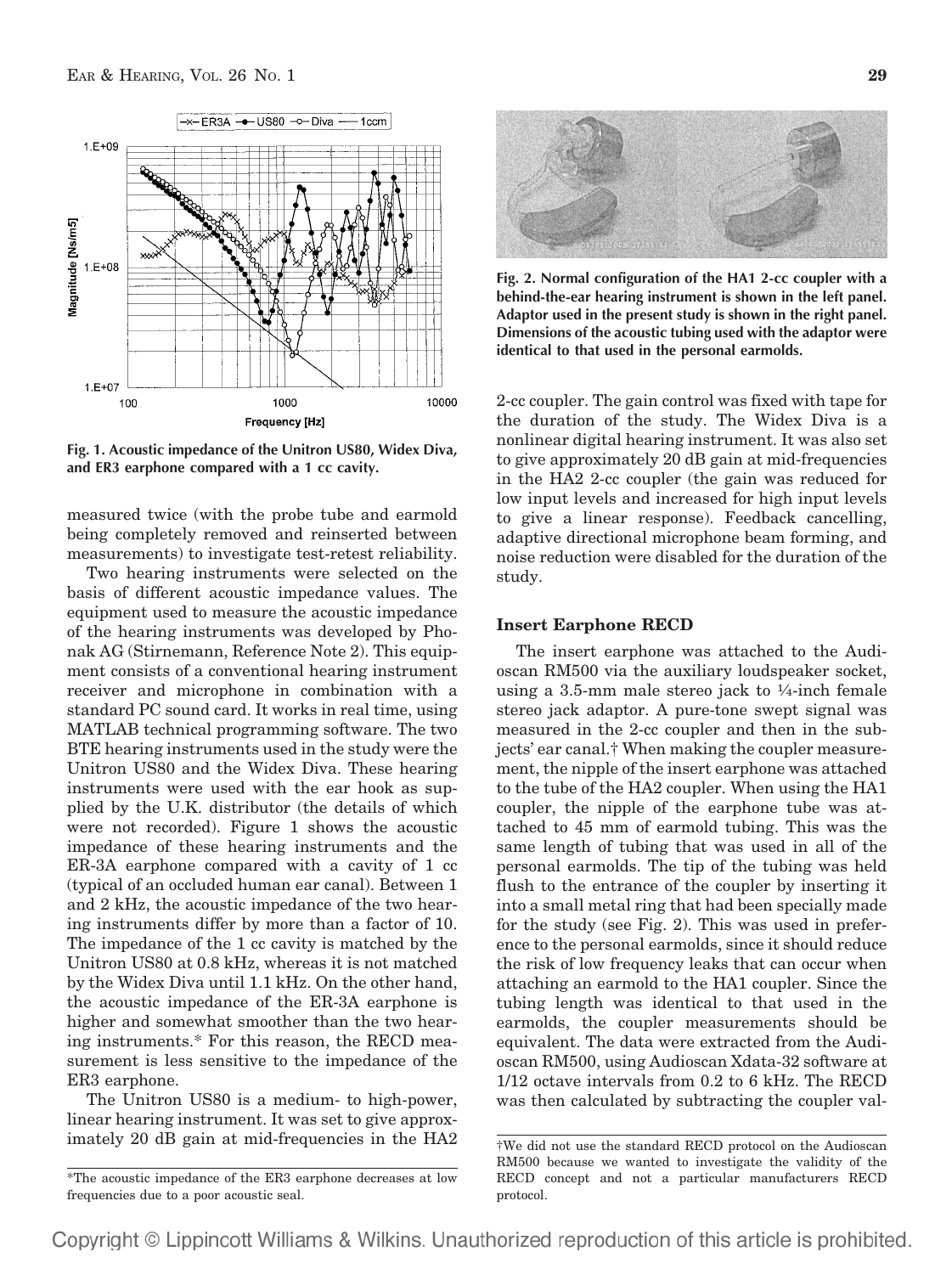|             | 250 Hz      | 500 Hz      | 750 Hz   | 1000 Hz     | 1500 Hz  | 2000 Hz  | 3000 Hz  | 4000 Hz     | 6000 Hz     |
|-------------|-------------|-------------|----------|-------------|----------|----------|----------|-------------|-------------|
| Insert      | $-0.3(1.3)$ | $-0.2(1.2)$ | 0.0(0.8) | 0.1(0.7)    | 0.0(0.6) | 0.1(0.6) | 0.4(1.8) | 0.2(2.4)    | $-0.4(4.3)$ |
| <b>US80</b> | 0.6(1.5)    | 0.6(0.2)    | 0.4(0.4) | $-0.1(0.5)$ | 0.0(0.6) | 0.1(0.5) | 0.0(0.6) | $-0.1(1.0)$ | 0.0(0.8)    |
| Diva        | 0.2(3.1)    | 0.2(0.7)    | 0.0(0.6) | 0.0(0.8)    | 0.0(0.8) | 0.1(0.6) | 0.0(0.7) | $-0.2(1.2)$ | 0.3(2.4)    |

**TABLE 1. Mean test-retest difference, in decibels, for the real-ear responses obtained with each transducer**

One standard deviation of the difference is given in parentheses  $(n = 18)$ .

ues from the mean of the two real ear values obtained from each subject.

## **Hearing Instrument RECD**

The procedure for measuring the RECD with each of the hearing instruments involved measuring a normal real-ear aided response (REAR) and a 2-cc coupler response with an input of 55 dB SPL (background noise was always less than 40 dB SPL). The tubing length was held constant to remove this as a confounding variable. A length of 45 mm was used because this is typical for an adult BTE fitting. It was important that the reference microphone was placed close to the hearing instrument microphone for the real ear measurement since Feigin et al. (1990) have shown substantial differences between the level measured at the hearing instrument microphone and the reference microphone location. To do this, the reference microphone was removed from the probe module: This enabled it to be positioned directly on top of the hearing instrument adjacent to the microphone inlet port.

## **Statistical Analysis**

The data were normally distributed and have been summarized using mean values and standard deviations. The difference on retest and the difference between the mean RECDs measured with the different transducers were analyzed statistically by using repeated-measures analysis of variance (ANOVA). All 60 frequencies, over the range 0.2 to 6 kHz, were used in the analysis. The degrees of freedom were modified using the Greenhouse-Geisser correction when there was a statistically significant deviation from sphericity on the Mauchly test (Kinnear & Gray, 1999).

## **RESULTS**

## **Test-Retest Data**

The mean test-retest differences for the real-ear SPL are summarized in Table 1 for the main audiometric frequencies. The mean difference was close to 0 dB, with a standard deviation less than 1 dB. The test-retest difference was analyzed by using a twofactor, repeated-measures ANOVA (frequency [60],

test [2]). The difference on retest was not statistically significant (ER-3A earphone,  $F[1,17] = 0.01$ : *p*  $= 0.94$ ; Unitron US80,  $F[1,17] = 1.7$ :  $p = 0.21$ ; Widex Diva,  $F[1,17] = 2.9$ ;  $p = 0.11$ ). There was also no statistically significant interaction with frequency for the ER-3A earphone  $(F[59,1003] = 0.61$ :  $p = 0.99$ ) but there was a significant interaction for the Unitron US80 ( $F$ [59,1003 = 2.9:  $p < 0.01$ ) and the Widex Diva  $(F[59,1003] = 2.7: p < .01)$ . Since the differences were small, an average of the two values was used to obtain a more accurate measure of real-ear SPL for reach subject.

## **RECD Transfer Functions**

The RECD transfer function was derived by subtracting the HA1 and HA2 coupler responses from the average of the two real-ear measurements. These component parts of the RECD are shown in Figure 3 for the insert earphone (top panel), Unitron US80 (middle panel), and Widex Diva (bottom panel). Each panel shows two expected features: (1) the SPL of the real-ear response is higher than both 2-cc coupler responses, and (2) the SPL is higher in the HA2 than the HA1 2-cc coupler at the highest test frequencies.

The mean RECD transfer functions obtained with all three transducers are shown in Figure 4 when using the HA1 (top panel) and HA2 2-cc (bottom panel) 2-cc coupler. A positive value indicates the extent to which the SPL measured in the real ear exceeds the SPL measured in the 2-cc coupler. Although the mean RECDs were similar for the three transducers, they are not the same: differences occurred in the mid-frequencies and were greatest when the RECD was measured using the HA2 2-cc coupler. The largest differences occurred between the Widex Diva and the insert earphone: 6 dB and 11 dB, in the HA1 and HA2 2-cc coupler, respectively. The corresponding values for the Unitron US80 and the insert earphone were 4 dB and 6 dB, respectively.

The mean RECD data for each coupler were analyzed by using a separate two-factor, repeatedmeasures ANOVA (frequency [60], transducer [3]). There was a statistically significant difference in mean RECD between transducers (RECD/HA1,  $F[2,34] = 6.6: p < 0.01;$  RECD/HA2,  $F[2,34] = 7.1: p$ 

Copyright © Lippincott Williams & Wilkins. Unauthorized reproduction of this article is prohibited.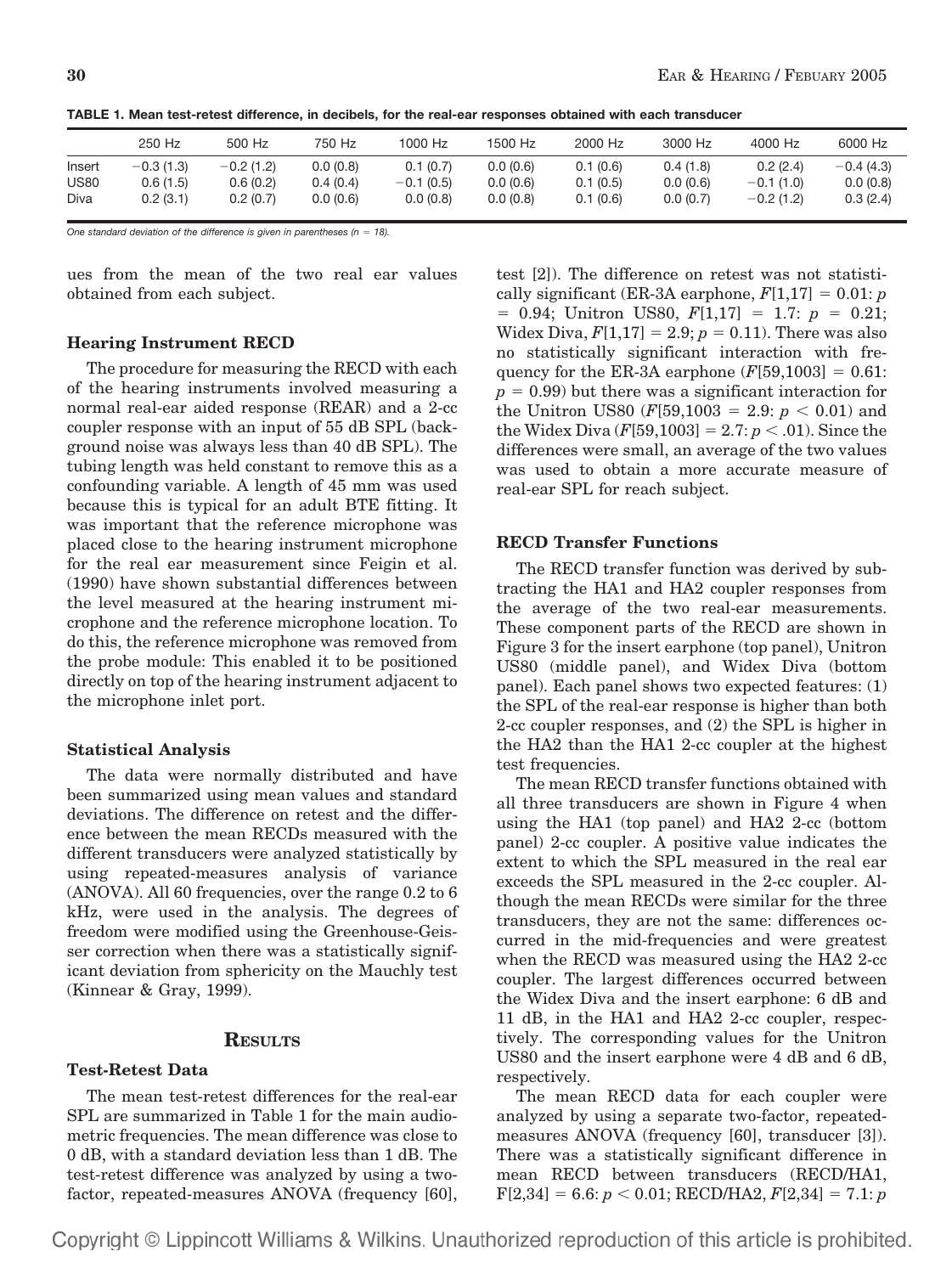

**Fig. 3. Mean data measured with ER-3A (top panel), Unitron US80 (middle panel), and Widex Diva (bottom panel). Each panel shows real-ear (crosses), HA1 (open circles), and HA2 (filled) output, in SPL, as a function of frequency.**

 $< 0.01$ ). This finding means that there was a difference between transducers when the data were collapsed across frequencies. There was also a statistically significant interaction with frequency (RECD-HA1,  $F[118,20061] = 14.7: p < 0.01;$  RECD-HA2,  $F[118,2006] = 42.6: p < 0.01$ . This indicates that

the transducers behaved differently from each other at some frequencies.

The mean RECDs obtained with each transducer were then compared with each other. This analysis resulted in three ANOVAS per coupler: (1) insert earphone and Unitron US80, (2) insert earphone

Copyright © Lippincott Williams & Wilkins. Unauthorized reproduction of this article is prohibited.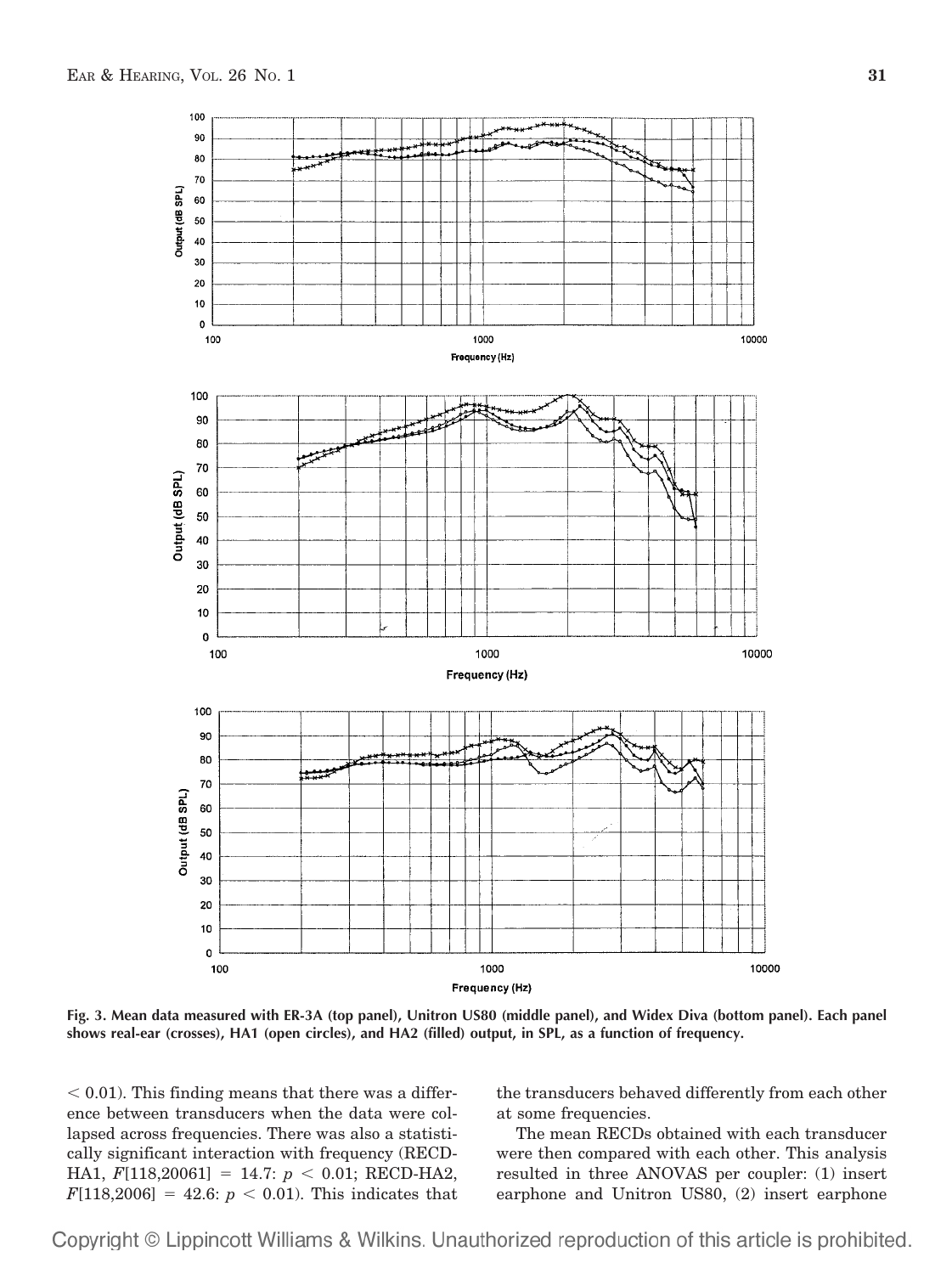

**Fig. 4. Mean real-ear to coupler difference transfer function, as a function of frequency, measured with the HA1 (top panel) and HA2 (bottom panel). Each panel shows data for the ER-3A (crosses), Unitron US80 (open circles), and Widex Diva (filled circles).**

and Widex Diva, and (3) Unitron US80 and Widex Diva. A Bonferroni correction for multiple comparisons changed the 5% significance level from 0.05 to 0.015. All combinations were statistically significant except when the Unitron US80 was compared with the insert earphone in the HA1 2-cc coupler. There was a statistically significant interaction with frequency for every combination of transducer.

# **DISCUSSION**

The test-retest differences for the real-ear measurements were small and consistent with those reported previously in the literature (e.g., Munro & Davis, 2003).

There is good agreement between the mean ER-3A earphone RECDs measured in the present study and those reported by Munro and Davis (2003) and Munro and Hatton (2000). The mean RECDs measured with the hearing instruments are different from those obtained with the insert earphone; in addition, these differ from the mean hearing instrument RECD reported by Munro and Hatton (2000). The findings are also consistent with Munro and Toal (Reference Note 1), who showed that there was a mean difference in RECD of 4 dB at 2 kHz when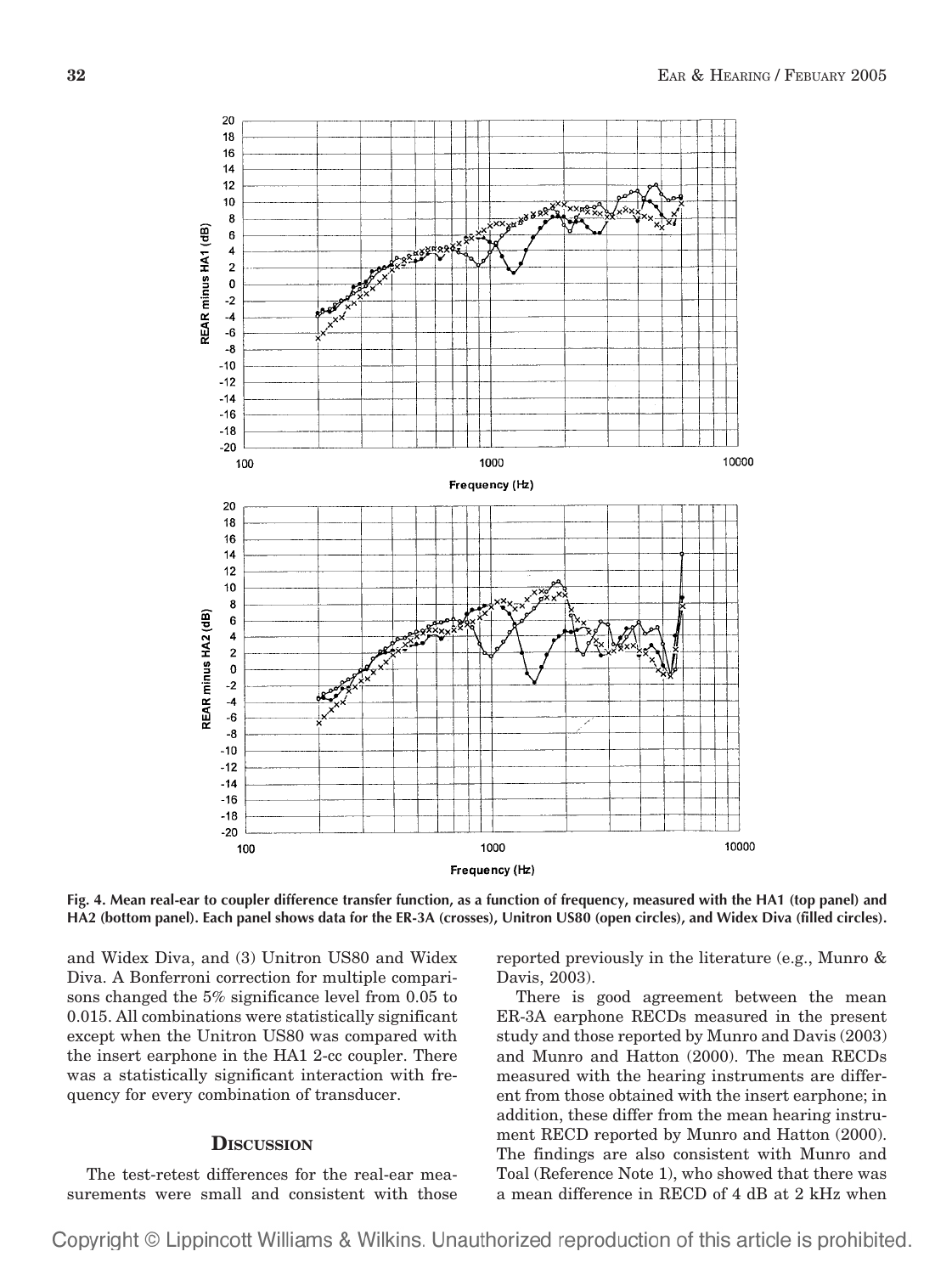measured with an insert earphone and a hearing instrument. This confirms that the RECD is not independent of the measurement transducer. The results also demonstrate that it is not possible to use a standard correction factor to convert from an RECD measured in an HA2 coupler and an HA1 coupler; for example, a correction of  $+$  0.9,  $-2.2$ , and - 2.7 dB is required at 1 kHz for the ER-3A, Unitron US80, and Widex Diva, respectively.

The SPL developed in a coupler or an ear canal is dependent on the impedance of the coupler or ear canal, the impedance of the coupling system, and the impedance of the sound source (Egolf, Feth, Copper & Franks, 1985; Gilman, Dirks & Stern, 1981; Sanborn, 1998). Since the RECD is the difference in SPL developed in the ear canal and the SPL developed in the coupler, it will also be dependent on these factors. If the impedance of the coupling system and the source are grouped together as Zs and the impedance of the ear and coupler are taken as Ze and Zc, respectively, then

$$
RECD = (Ze/Zc)*(Zs + Zc)/(Zs + Ze)
$$
 (1)

If Zs is much greater than either Ze or Zc, this simplifies to

$$
RECD = Ze/Zc
$$
 (2)

However, Sanborn has shown that for the ER-3A earphone and several hearing instruments (all coupled to the ear with earmolds), the combined transducer and earmold coupling has an impedance value that is comparable to the impedance of the ear and coupler. Therefore, equation 1 applies, and RECD may be expected to be dependent on the impedance of the sound source and the impedance of the coupling system.

The difference between the mean RECDs in the present study are smallest when using the HA1 2-cc coupler. This is because the transmission path (i.e., earmold coupling) is the same when measuring the real-ear and the HA1 coupler response. Thus, the differences when using the HA2 coupler are due to the impedance of the hearing instruments and different earmold couplings and ear canals: the differences when using the HA1 coupler are due to the impedance of the hearing instruments in combination with the same earmold coupling and different ear canals.

Despite the difference in mean RECDs reported in the present study, Seewald et al. (1999) and Munro and Hatton (2000) have shown that the derived real-ear performance of a hearing instrument, obtained using an ER-3A earphone RECD, is a clinically acceptable procedure. Munro and Hatton reported a mean difference of 2 dB at 1.5 kHz between the measured and derived real-ear SPL,

and a similar magnitude of error was reported by Seewald et al. (1999). It is possible that larger differences did occur but at frequencies that were not reported. For example, Seewald et al. did not report data at frequencies between 1 and 2 kHz, where differences might have been expected to occur. On the other hand, Munro and Salisbury (2002) have shown that the difference reduces as the tubing length decreases. Seewald et al. used subjects under 12 yr of age (three were preschool age) and it is likely that the earmold tubing was shorter than the 45 mm used in the present study. However, the fact remains that the tubing length is removed from the equation altogether when using the HA1 coupler and differences still remain.

The RECD also depends on the acoustic impedance of the actual hearing instrument and this will be influenced by the use of acoustic damping. Although filter details were not recorded in the present study, the coupler responses (shown in the middle and bottom panels of Fig. 3) are not atypical of those obtained in the general clinic population. However, it is not yet clear if the findings will generalize to other BTE instruments, across different acoustic damping conditions and for different lengths of tubing. For some combinations of hearing instrument, earmold tubing and damping, the difference may be small and not clinically significant.

If the differences are shown to be clinically significant, then there are a number of measures that can be taken. First, the RECD can be measured in an HA1 coupler. This will reduce but not necessarily eliminate the error. Hearing instrument performance would also need to be measured in an HA1 coupler to derive real-ear performance and this may introduce errors due to low frequency leakage when attaching the earmold to the coupler. Second, it may be appropriate to measure the RECD with the subject's hearing instrument instead of with an insert earphone.‡ Again, this is not without difficulty, since sound field measurements are influenced by the location of the probe tube reference microphone in addition to movement of the subject during the measurement (as this may affect the ability of the probe-tube reference microphone to control the sound pressure level). The ability to position the reference microphone directly beside the hearing instrument microphone, as used in the present study, is not available in clinical practice. However,

<sup>‡</sup>When selecting the most appropriate hearing instrument from a range of devices, it may be necessary to measure an RECD from each individual hearing instrument. An alternative would be to apply a correction factor to make the RECD measured with one hearing instrument equal to the RECD measured with a different hearing instrument but this correction factor will be transducer-specific.